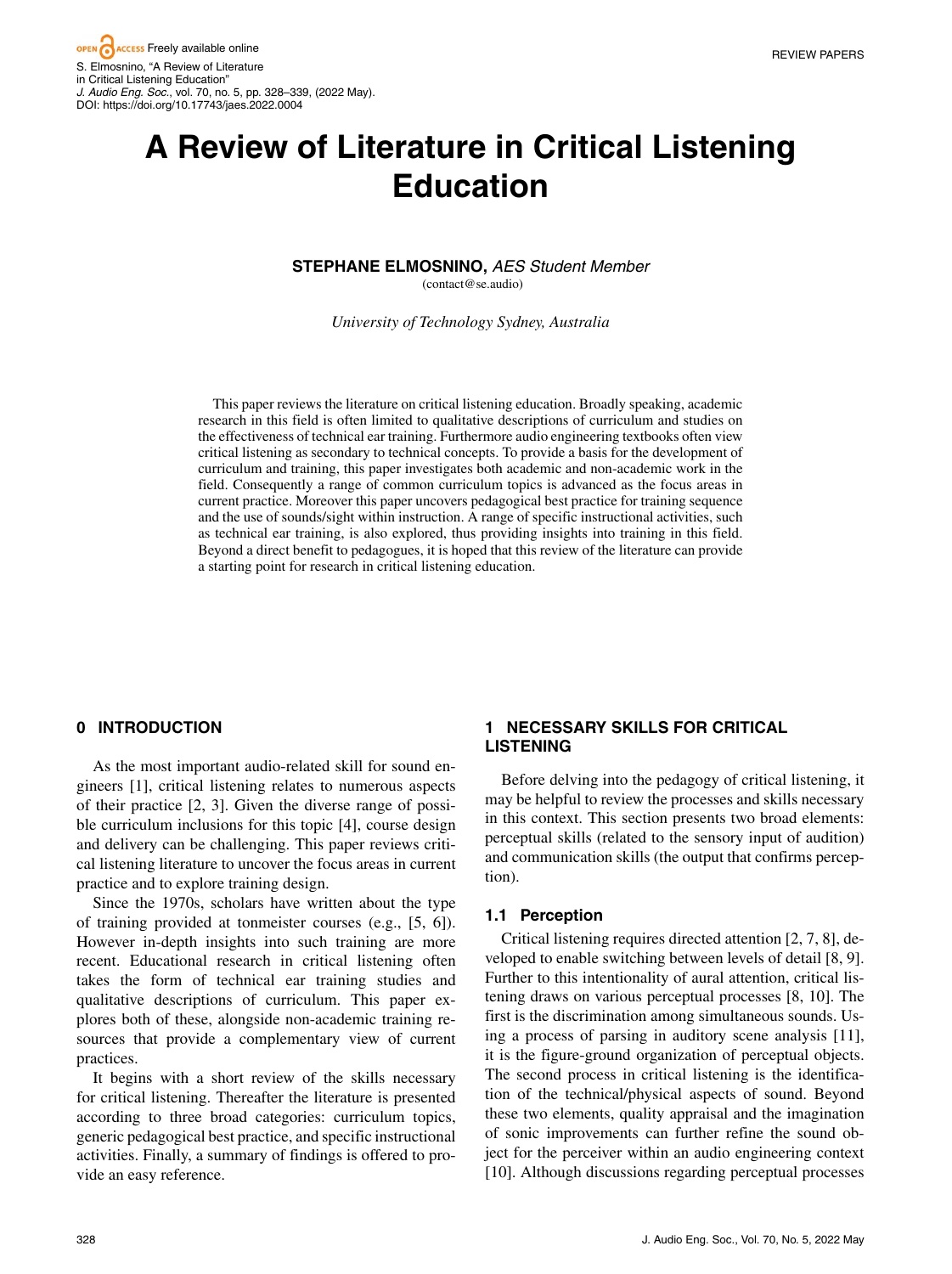may naturally include discussions of listening modes (e.g., [12]), a thorough review of this topic is beyond the scope of this paper. In an educational context, perceptual input requires a confirmatory output to judge whether the learning experience is adequate. As such, communication methods for sound in critical listening education are explored in the next section.

### **1.2 Communication**

Through a series of papers published since the 1980s, Letowski and Miśkiewicz have provided insights into the development of the timbre solfege course at the Chopin Academy of Music [7, 13, 14] and the adaptation of this course to sensory evaluation training in the workplace [15]. In all accounts of their course, objective and subjective language development for sound is put forward. Beyond the objective technical identification of sound causality, they use words such as "dark" and "sharp" to illustrate the subjective language necessary to describe sound. In a quote resembling Corey's concept of isomorphic mapping [16], Letowski and Miskiewicz offer a poignant example of this ´ emphasis on communication as they describe the main objective of their course as intending to "develop students' ability to identify and express verbally various perceptual characteristics of the auditory image in reproduced sound and relate them to the physical characteristics of signal processing in sound recording technology" [7, p. 83]. This emphasis on communication manifests through two principal avenues within their course.

First they provide an example of matching objective characteristics of sound, such as center frequency, with subjective language, such as "nasal" or "hollow" [17, p. 919]. This practice is similar to Corey's suggestion that students should develop a memory of aural impressions for each specific frequency band using personalized linguistic attributes that unambiguously differ from adjacent frequencies [18]. Second they suggest a greater focus on skills development through group discussions compared with the previous course iterations that were more focused on individual growth. Corey similarly proposes that "inviting students to describe what they hear not only helps solidify their memory for a particular parameter setting, but it also helps other students identify characteristics that may not have been as salient prior to discussion" [18, p. 3]. This idea bears resemblances to Lefford's social listening activities, which can be beneficial for critical listening development [19]. Similarly Elmosnino uncovered questioning techniques to foster attention regulation through the verbalization of perception [10]. Interestingly Letowski and Miskiewicz mention psychophysical scaling methods as ´ learning checks for the common understanding of verbal descriptors within the course [7, p. 91], a process usually undertaken within sensory evaluation tasks (e.g., [20]).

This emphasis on communication is also suggested elsewhere throughout the literature. For example, through the analysis of a conversation between stakeholders during a recording session at an audio school, Porcello concluded that developing a language of sound is critical to skills development [21], a view echoed by Moylan [2]. Interestingly Moylan then proposes visual graphing as a more direct and accurate way of representing and communicating about perception. Others also suggest this idea of using visual graphing within critical listening development (e.g., [10, 22]).

Guzman et al. offer an illustration of this duality between perceptual sound and the language used to describe it when they posit that an audio expert is "able to translate aesthetic intentions, usually expressed in the form of descriptive language/adjectives, into a specific type of sound signals: signals that, when presented to listeners/viewers, elicit responses describable by language/adjectives that largely overlap with those accompanying the aesthetic intention(s)" [23, p. 1].

Finally, within the context of musical/aural education, Andrianopoulou views this descriptive language for sound as a way to harness implicit knowledge through embodied experience and therefore promotes its use [24, pp. 175– 176]. For example, using metaphors to describe sounds can strengthen learning by relating implicit embodied perceptual experience with technical knowledge. Overall the development of both objective and subjective language of sound is necessary for critical listening and should form part of the curriculum [25].

## **2 CURRICULUM TOPICS**

#### **2.1 Academic Literature**

The academic literature that offers insights into the necessary topics for critical listening generally consists of qualitative accounts of training programs (sometimes complemented with empirical data to confirm their validity) and broader suggestions from educators in the field. For example, at the Chopin Academy of Music, Letowski and Miskiewicz provide several curriculum topics from their ´ timbre solfege course [7]. Directly aimed at training sound engineers, the course developed from a one-semester offering to a four-semester undergraduate program. The initial account of this course offers exercises in relative timbre perception training, focusing on the spectral content of sounds [13]. In a subsequent paper, Miśkiewicz provides a further developed account of the course that includes psychoacoustics and musical, speech, and recorded sound perception as topics [14]. Therefore these topics extend critical listening beyond simple frequency recognition and delve into other sonic elements, such as loudness, masking effects, distortion, spatial hearing, and absolute timbre perception through sound quality evaluation of stand-alone recordings.

At Leeds Metropolitan University, Thompson et al. describe their "acoustics and critical listening" module as grouping topics typically delivered separately through practical or theoretical classes into a coherent whole viewed through the lens of critical listening [3]. The rationale provided for such a perspective is that "the development of critical listening abilities is often secondary to the content within the study of these [technical] topics; with little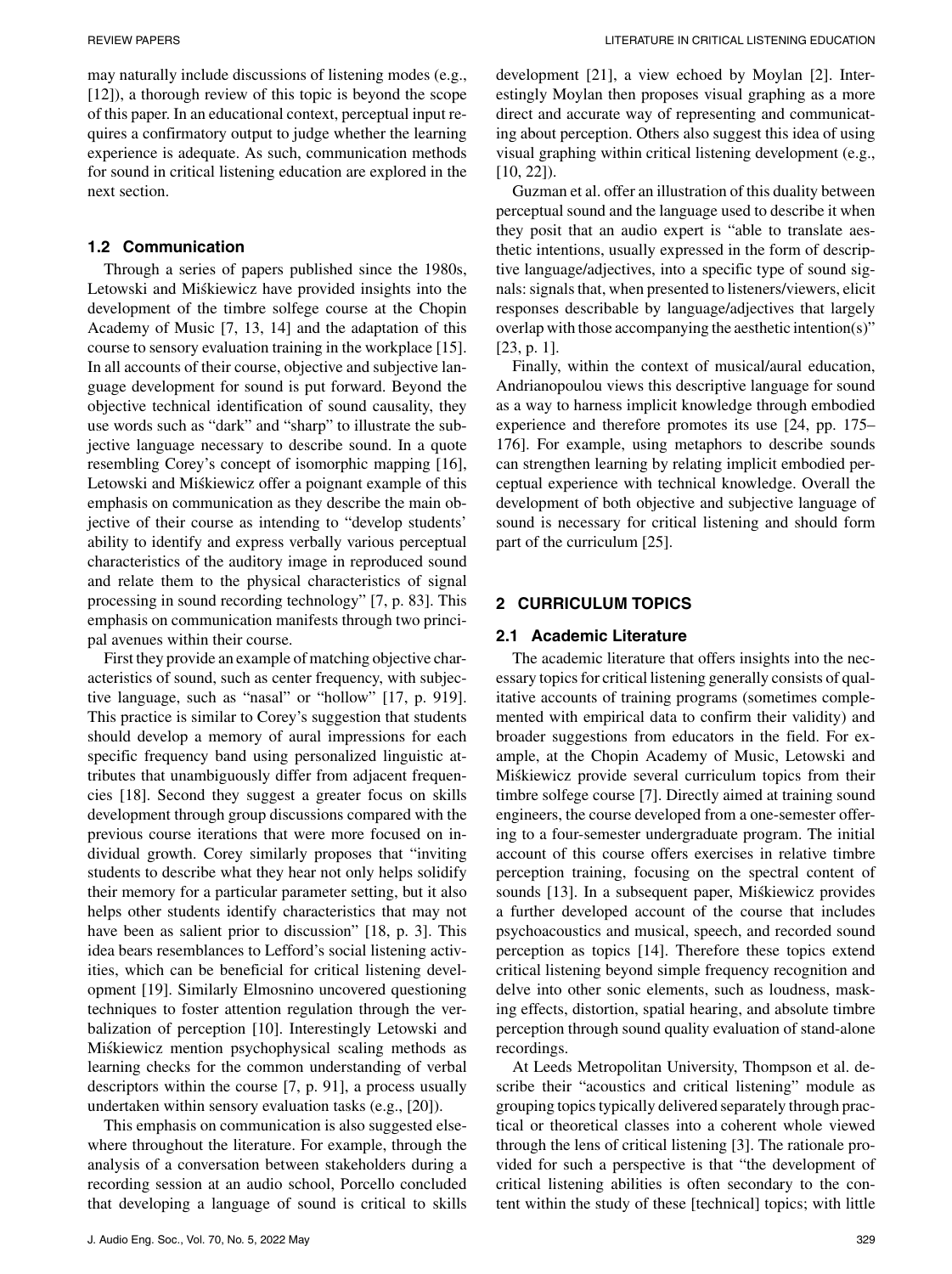or no emphasis on the role that critical listening can play in the practical exploration of these subject areas" [3, p. 3]. A survey of 45 students in this course concluded that it was well designed to develop critical listening skills. They offer four sample topics and associated tasks viewed through the lens of critical listening: monitoring systems, reverberation, headphones, high-resolution audio, and data compression.

Steering away from specific descriptions of critical listening curricula and toward more generalized suggestions, Walzer proposes several ideas for standardizing critical listening training through a literature review on the subject [26]. The topics suggested include frequency bands memorization, microphone polar patterns and placement, instrument and amplification types/problems (distortion, phasing, clipping, jitter buzzing, and noise), acoustics theory, and listening environments. He also emphasizes the influence of equipment, workflow, historical/cultural contexts, and personal taste on creative decisions. Reba reinforces such emphasis on perspective differences, as he mentions that "students should understand that sound quality is related to the entire process, from performance to consumer playback, and that perspectives and perceptions vary greatly" [27, p. 1], and offers fundamental differences in the definition of sound quality between musician, engineer, average consumer, and audiophile. Finally Moylan posits that a curriculum in acoustics, psychoacoustics, and the dimensions of sound in audio recordings can serve students well in developing listening skills [2, p. 3].

# **2.2 Textbooks**

As an extension to the academic literature, textbooks that relate to sound analysis offer various elements as focus points for listening practice. DeSantis provides a brief chapter on active listening as a means to extract information from music listening [28, pp. 22–25]. Principally interested in the practical implementation of such information within electronic music composition, he proposes deconstructing songs by focusing on instrumentation, timbre/texture, production techniques, and spatialization [28, p. 23]. Similarly Elmosnino suggests focusing on spectral content, dynamic envelope, and spatial attributes when analyzing sounds [29, p. 3]. Gottlieb offers five elements related to sound perception that he uses in listening exercises: loudness, pitch, timbre, location, and duration [30, pp. 24–38]. All three authors suggest both using focused listening exercises and undertaking more "open" listening to everyday sounds. Various other authors also suggest this concept of environmental listening [16, pp. 11–12; 31, pp. 7–8; 32, p. 15].

Adapting elements from the European Broadcasting Union parameters for sound quality evaluation in music, Corey suggests bandwidth, spectral balance, auditory image, spatial impression, dynamics, noise/distortion, and balance as topics for sound analysis [16, pp. 121– 122]. He then proposes a range of exercises to undertake in order to develop critical listening in these areas [16, pp. 128–149].

Moylan provides two books dedicated to musical/song analysis and provide similar elements for listening practice: pitch, loudness, duration, timbre, and space [9, p. 16; 33, p. 39]. Although they are aimed toward slightly different outcomes, both books provide very similar exercises to develop critical listening skills. The exercises, often relying on the use of visual graphing, aim to train detection/identification of pitch area and density [9, pp. 115–117, 124–125, 162– 164, 294–295; 33, pp. 494–495, 501–513], dynamic levels [9, pp. 122–123, 181–185; 33, pp. 529–534], soundstage localization [9, pp. 123, 235–237, 264–266; 33, pp. 514– 521], soundstage quality (reverberation) [9, pp. 238–243, 267; 33, pp. 522–527], and overall assessment of sound quality [9, p. 204; 33, pp. 496–498, 527–528]. Further to these specific elements for sound analysis, Moylan provides a series of practical exercises with prompting questions related to signal processing [9, pp. 439–443], attention regulation and vigilance [9, pp. 121–122, 295–296; 33, pp. 491– 493, 535–538], auditory memory [9, pp. 120–121; 33, pp. 490–491], and a language of sound [9, p. 203; 33, pp. 513– 514, 534–535]. The subject of developing auditory memory and a language of sound is also discussed extensively by Harley [34, pp. 27–56]. Finally, since Moylan's books revolve around music analysis, he provides an exercise to develop discrimination skills for different instruments [9, pp. 142–143].

This type of discrimination exercise is also found in Oliveros' *Deep Listening* [35] and books/lecture notes from Schafer [31, 32]. Principally aimed at schoolteachers looking for ways to develop their students' critical listening skills, Schafer offers exercises in sound recognition for environmental sounds [31, pp. 7–8; 32, p. 15]. Beyond simple recognition, he provides many other activities related to dynamic levels [32, pp. 17–19, 31–32], spatial position [32, pp. 17–23, 31–32, 40], spatial quality [32, pp. 41, 99], and sound quality [32, pp. 16–19, 26–27, 31–32, 37, 57–59, 127].

## **3 PEDAGOGICAL BEST PRACTICE**

## **3.1 Training Sequence**

Scholars generally agree on sequencing critical listening training in a way that begins with simpler perceptual tasks that gradually become more cognitively complex. For example, Letowski and Miskiewicz suggest developing rel- ´ ative to absolute timbre perception skills throughout their timbre solfege course. In the beginning, the focus is on "detection, discrimination, recognition, identification, and verbal description" [7, p. 88]. Later in the course, the focus shifts to more integrated processes involving problemsolving and evaluation (e.g., real-world sound processing tasks and recording analysis).

At Kyushu University, Kawahara describes the syllabus in technical listening training as following a similar sequence [36]. First it focuses on developing skills related to the detection of differences in audio signals. From there the course focuses on the identification of differences in sound pressure levels and frequency recognition. Within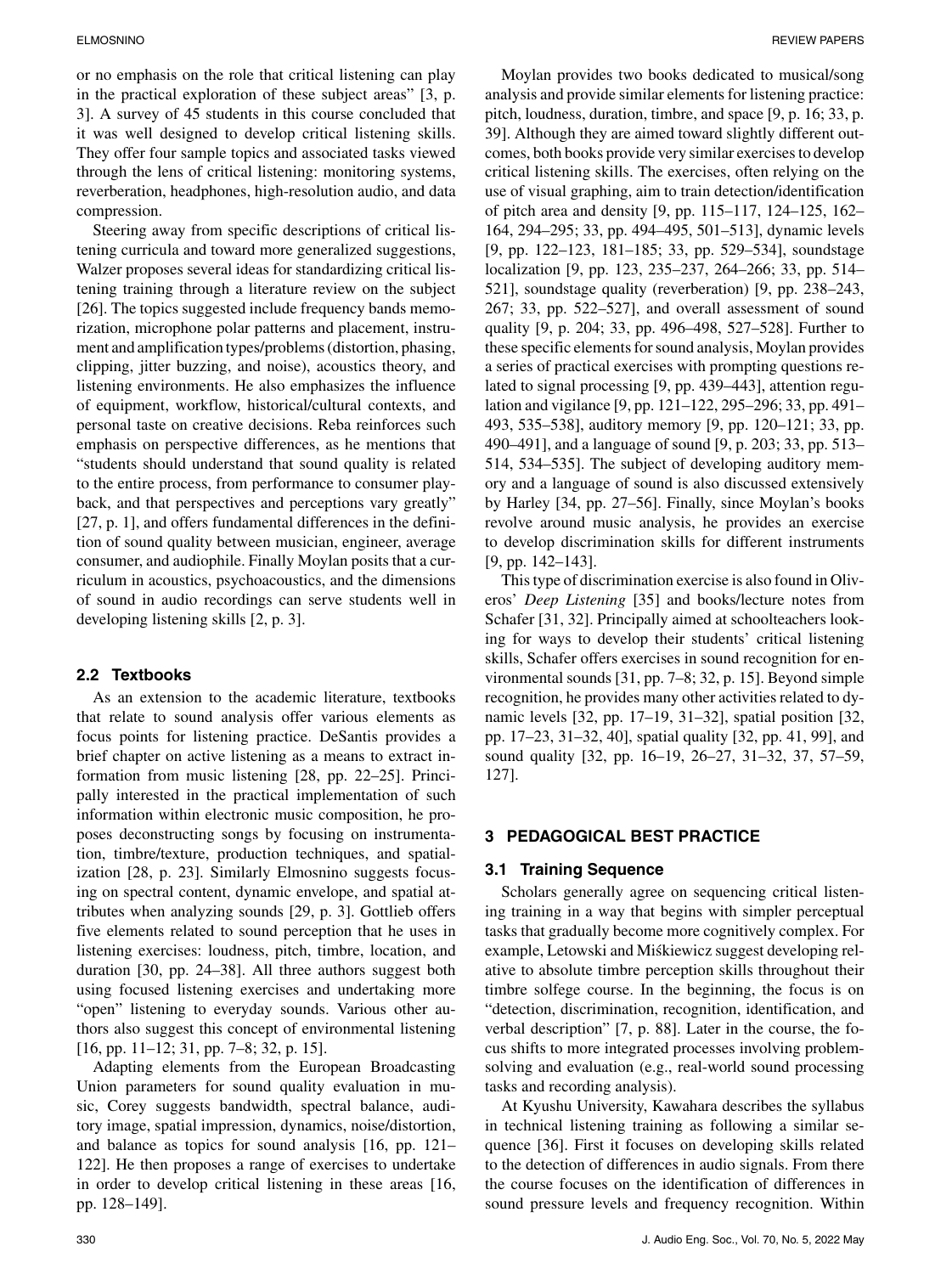the context of technical ear training, Martin and Massenburg suggest increasing complexity rather than subtlety for advanced listeners [37].

At Concordia University, Tsabary proposes the concepts of aural atoms and synergetic structures as the basis of his electroacoustics analysis course [38]. Rooted in Bregman's auditory scene analysis [11], the course trains students to break sounds down into the smallest possible parts (aural atoms) before reassembling those into higher-level units (synergetic structures). Following this linear progression during their study, students initially develop their perceptual thresholds by decreasing the just-noticeable difference of certain features or parameters of aural stimuli such as amplitude, frequency, spectral profile, microtime, and space. Following this atomistic approach to critical listening, his students then undertake a synergistic analytical process to integrate aural atoms into larger structures. The exercises then focus on process, gesture, motion, relationships, texture, and form. In order to illustrate how the concepts integrate into a coherent educational whole, Tsabary posits that "once training allows us to perceive minute microtonal variations (say, 3 cents), we may be able to identify a subtle vibrato in what we previously heard as a stable tone" [38, pp. 5–6]. He also suggests that such a type of training is beneficial in strengthening students' ability to focus their attention on specific perceptual objects. Although the overall goal of the course is one of sound analysis, Tsabary posits that sonic analysis and aural training are interdependent, since both rely on information extraction [38, p. 3].

#### **3.2 Illustrating Sound Examples**

In order to foster critical listening, technical subjects should include illustrating sound examples [10, 26]. Within audio engineering textbooks, the inclusion of audio samples illustrating technical content can be viewed as an effective means of critical listening development. Through the extensive implementation of such features, two textbooks [29, 39] seem largely interested in critical listening development. Similarly, specifically within a mastering context, Katz offers a chapter dedicated to developing listening skills, including a series of exercises designed to help the reader generate their illustrating sound samples [40, pp. 25–36]. The topics covered relate to the recognition of comb filtering, band-limited signals, the "see-saw" effect of equalization, clipping, data compression, and dynamic range compression. Moylan offers similar exercises that require the reader to generate their own illustrating sound examples for various audio engineering processes such as equalization, noise gates, compression, delays, and reverberation [9, pp. 125, 399–403]. Specifically related to microphones, he also offers exercises to compare microphones, their placement, and techniques [9, pp. 374–376].

The vast amount of online video tutorials, both from providers specializing in audio engineering and audiocentric tutorials from user-uploaded content, generally also work on the principle of providing illustrating sound examples for the topics being studied. Going a step further in this direction, Fabrice Dupont at *PureMix* offers a series of tutorials specifically aimed at developing critical listening skills by comparing various equipment and settings [41]. A similarly critical listening-focused video series is offered by Jonathan Wyner at *iZotope*, covering a range of topics specifically related to mastering [42]. Overall these resources tend to rely on auditory memory to develop critical listening by identifying differences between sounds and linking cause and effect for sound quality.

When critical listening exercises require the user to select their own source material, Harley suggests using sources that are familiar, appropriate to reveal specific sonic characteristics, and only focusing on one sonic variable at a time [34, p. 55]. Swanson echoes this view as he posits that meaningful comparisons can be achieved through reducing variables (e.g., matching signal paths), reducing bias (e.g., using double-blind testing), and generally ensuring that the differences under investigation are significant enough to create a meaningful educational experience [25, p. 6]. Harley [34, p. 55] and Dupont  $[41]$  also recommend matching loudness levels to ensure accurate comparisons. Since auditory comparisons invariably rely on auditory memory, Moulton recommends developing this skill by introducing pauses and distractions between comparisons [43, p. 44]. Dupont offers an opposing view by suggesting a lower reliance on memory through switching from one sound to the other in as short a time as possible during comparisons [41].

As a necessary issue related to the inclusion of illustrating sound examples for technical concepts, monitoring must be considered within critical listening. Moulton mentions the importance of working in a calibrated environment at the start of his manual [43, pp. 6–7] and refers back to this point numerous times. This idea of training within a consistent environment is echoed by Elmosnino [10]. When this may not be possible, Swanson suggests considering the impact of the listening environment on the perceived sound [25].

#### **3.3 Visual Distractions**

In order to foster attention during critical listening, many authors recommend reducing visual cues when undertaking critical listening assessment (e.g., [10; 28, p. 23; 37; 40, p. 34; 41]). The basis for this suggestion is generally that the eye can fool the ear into imagining auditory events that may not exist, which is an idea somewhat akin to the concept of confirmation bias.

## **4 INSTRUCTIONAL ACTIVITIES**

#### **4.1 Technical Ear Training**

Technical ear training is interested in developing perceptual ability alongside the technical parameters of signal processing used to influence audio [16, p. x]. This practice is generally implemented by asking listeners to recognize specific signal processing applied to a sound. Corey suggests that this sort of training can improve the links between objective sonic attributes and subjective perception (isomorphic mapping) and increase the speed and accuracy of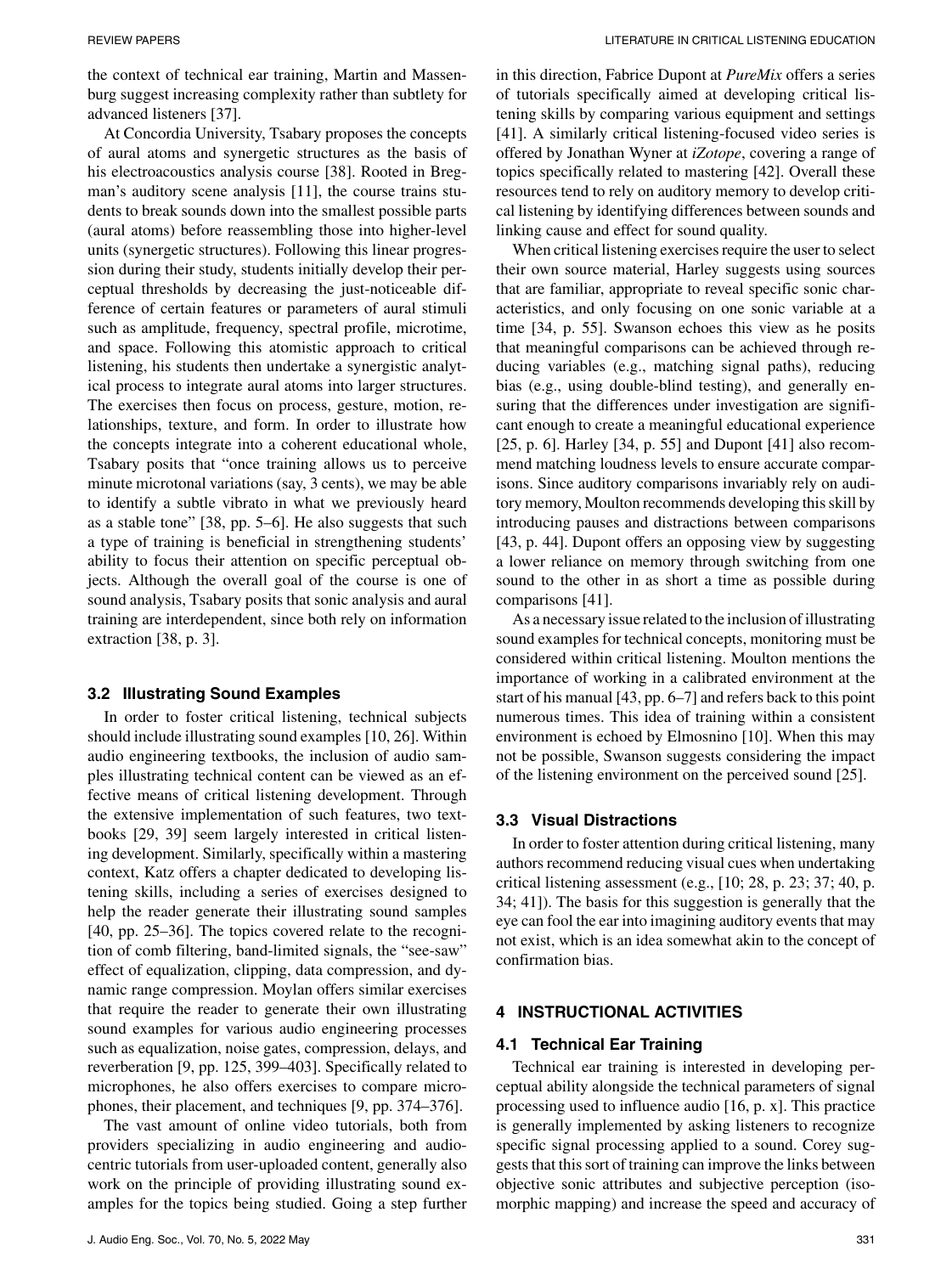making such judgements [16, pp. 5–6]. This section reviews the literature on technical ear training for critical listening education.

## *4.1.1 Academic Literature*

The most common type of technical ear training focuses on relative timbre perception, such as detecting differences in audio signals (perceptual thresholds) and identifying what such differences are (technical knowledge). This training for timbre sensitivity and memory is expected to eventually provide listeners with better absolute timbre perception for the independent technical deconstruction of sound [13].

Related to perceptual thresholds and sensitivity, many education facilities use listening tests to develop critical listening [e.g., 13]. However few studies focus solely on this aspect of perception (e.g., [44, 45]). In effect, the literature generally views the development of perceptual thresholds as an added layer of refinement within timbre memory exercises rather than an area of study of its own. Entry into early tonmeister programs sometimes also made use of such testing regime. For example, Rakowski and Trybula describe the entry test to their faculty at the Academy of Music in Poland as using tests of just-noticeable differences in sound recordings [6]. These tests were implemented to check for hearing thresholds, ensuring a certain level of perceptual ability for the training of audio engineers. As a more recent example, Tsabary uses similar perceptual threshold training at Concordia University in Canada [38, 46].

Remaining within the area of relative timbre perception but focusing on identifying technical parameters, several studies have been conducted over the years that advocate for this sort of training to improve perceptual ability. For example, Quesnel and Woszczyk used a pre and post-test procedure to conclude that students perform better in identifying spectral changes after undertaking consistent relative perception tasks [47]. This type of procedure and conclusion is found in affluence for spectral recognition training (e.g., [48–51]). Scholars have also undertaken comparable studies related to other aspects of sound, such as compression [52] and auditory source width [53]. Using more qualitative methodologies, Tsabary et al. have undertaken a study in frequency identification, loudness discrimination, timbral discrimination, spectral shape identification, and microtemporal hearing with students at Concordia University, also advocating for the use of technical ear training [46].

In related papers, scholars have provided information regarding how technical ear training is delivered at their institutions. This information can prove invaluable to assess the viability of technical ear training implementation. For example, Brixen offers insights into identifying spectral changes exercises at the Danish Acoustical Institute [54]. A similar training related to frequency recognition is presented by Iwamiya et al. at the Kyushu Institute of Design [45] and Quesnel at McGill University [55]. Similarly

training related to dynamic range compression is presented by Martin et al. at McGill University [56].

From a broader perspective, Corey provides more qualitative information regarding his technical ear training class at the University of Michigan [18]. While focusing mainly on frequency recognition with some mention of dynamic range compression and reverberation exercises, he offers insights into the topics explored through perceptual exercises and class discussions. Finally another example of a broader perspective on technical ear training covering various aspects of a sound engineer's skills requirements is provided by Martin and Massenburg at McGill University [37].

## *4.1.2 Textbooks and Other Training Materials*

Steering away from academic literature, some textbooks provide exercises aimed at critical listening development through focused listening drills that are also considered technical ear training. For example, as perhaps one of the most well-known technical ear training textbooks, Moulton's *Golden Ears* provides a range of exercises to develop perceptual skills in critical listening [43]. The CDs and accompanying manual generally present concepts in written and auditory forms, followed by listening drills to practice recognizing each concept. The critical listening elements covered in this resource are frequency band recognition in equalized signals, amplitude differences, total harmonic distortion, compression, stereo field manipulation, time delays, and reverberation. A similarly laid out resource is offered by Everest [57]. In his book and accompanying CD, he offers theoretical content with illustrating sound samples followed by identification exercises covering topics related to frequency band recognition, amplitude, acoustic instruments harmonics recognition, total harmonic distortion, wow and flutter, reverberation, signal-to-noise ratio, comb filters, and some psychoacoustic notions without exercises.

Other resources also provide the reader with specific technical ear training exercises, albeit without the provision of pre-recorded audio materials or training software. For example, Stavrou [58, pp. 252–253] and Katz [40, p. 27] suggest working in pairs with one person equalizing a signal, toggling an effect on and off, and requesting the second person to describe how to equalize the signal to return to the flat sound. Another paired activity also offered by Katz is detecting loudness differences of 0.5 dB [40, pp. 30–31].

Moving toward a more modern way of implementing technical ear training, Serra et al. offer a combination of book and accompanying technical ear training software on CD [59]. Using more recent technological advances in computing, Corey and Benson provide a custom-made, webbased technical ear training software suite to complement Corey's book [16]. The book and software cover various aspects of equalization, reverberation, dynamic range compression/expansion, distortion, and audio edit points. In recent years, this sort of software-based technical ear training has become more common. Some examples of such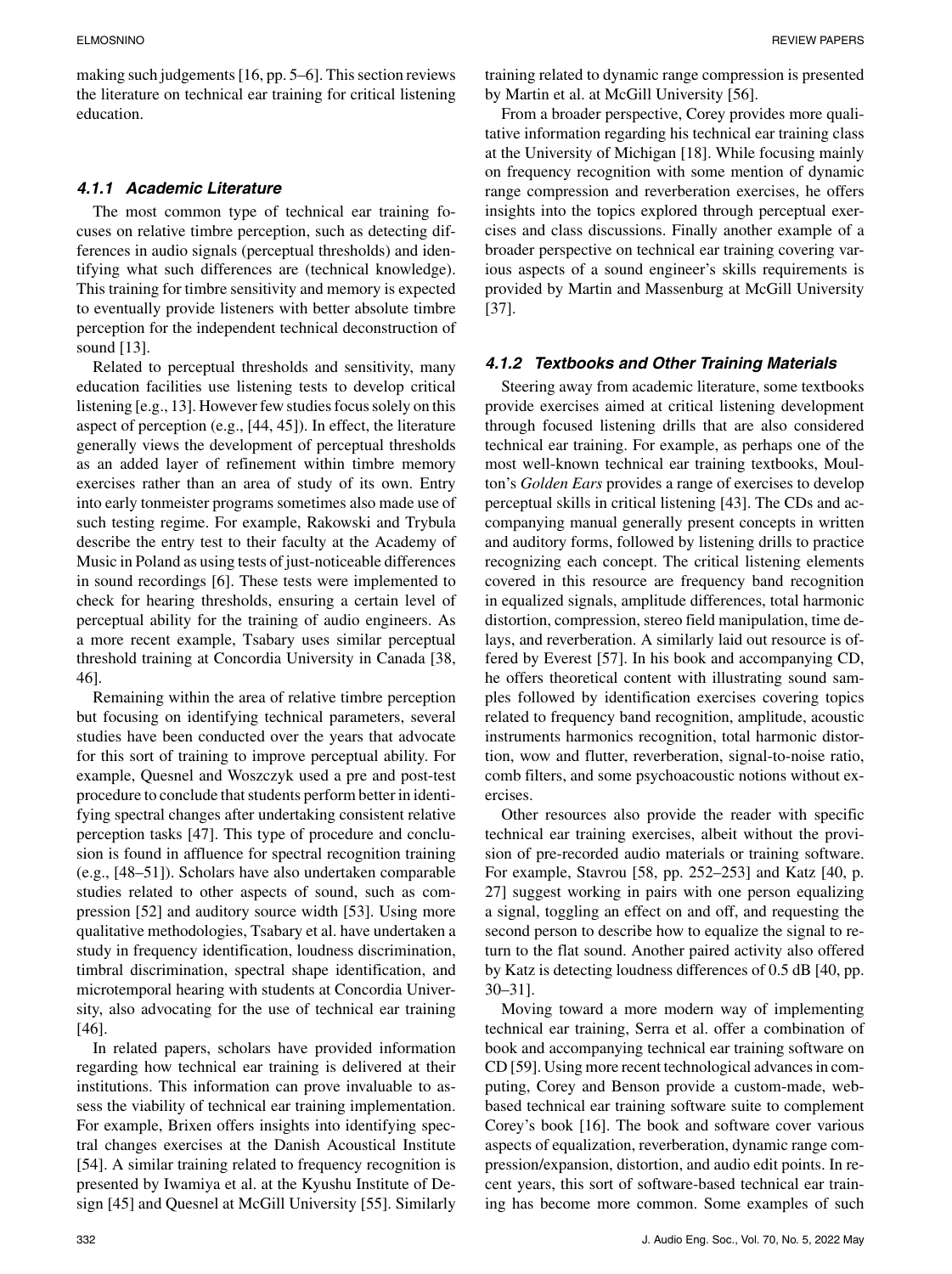training available online and as standalone applications include the following:

- *Audio Frequency Trainer* [60],
- *Audio Training* [61],
- *Balancing Channels* [62],
- *Ear Training 1* [63],
- *Ear Training: Frequency Quiz* [64],
- *Golden Ears Challenge* [65],
- *HearEQ* [66],
- *How to Listen* [67],
- *Inner Ear* [68],
- *Match the Mix* [69],
- *Perfect Ear Training* [70],
- *Pro Audio Essentials* [71],
- *Quiztones* [72],
- *SAE Parametric Equaliser Training* [73],
- *SOAR (SOme Assembly Required)* [74],
- *Sonic Learning Applications* [75],
- *SoundGym* [76],
- *SoundWizz Ear Training* [77],
- *StudioEars 2* [78],
- *Technical Ear Trainer* [79],
- *TrainYourEars* [80], and
- *What's the Frequency?* [81].

#### *4.1.3 Best Practice*

Beyond research that promotes the use of technical ear training, the literature offers a range of best-practice elements for its implementation. First Moulton suggests keeping training sessions short and only undertaking those for as long as focus is retained or until the listener becomes confused, bored, or impatient [43, pp. 53–54]. Elmosnino also advances a similar notion during interviews with educators in the field [10].

Individualized training that adapts difficulty to the learner can also be beneficial [46, 82–85]. Within the context of traditional musical solfege, a practice often compared to technical ear training [16, p. 3], this idea of individualized training recognizes and fosters individual strengths [24, p. 177].

Feedback systems can provide an avenue for motivation [46]. However scoring in technical ear training may only be helpful as a means to keep track of improvement rather than absolute indicators of skills [10; 43, pp. 45–46].

Technical ear training also benefits from using custom software interfaces [46, 86, 87]. However Elmosnino found that scaffolding user interface complexity can be beneficial to foster motivation [10].

Research generally recommends balancing technical ear training with more authentic audio engineering endeavors. For example, within the context of musical solfege, Andrianopoulou posits that isolated training is necessary but needs to be complemented by integrated training [24, pp. 174–175]. This practice can be done either as gradual movement between isolated to integrated or in parallel (e.g., using a full mix but focusing on specific aspects). Martin and Massenburg mention addressing individual components and their interactions within training to emulate mixing tasks rather than the usual global approach, which resembles mastering tasks only [37]. Additionally they suggest that exercises including non-static parameters such as automation can more accurately reflect industry practice. As examples of the tasks provided to students, they undertake equalization, compression, automation, and full mix matching. Related to this idea of offering more authentic technical ear training activities, Brezina proposes using commercial plugins that students may be familiar with as the basis for exercises in parameter identification [88]. Using a standalone plugin host that randomly alters parameters and requires the user to match sounds, he believes that a more varied learning experience can be achieved.

### *4.1.4 Discussion*

Overall technical ear training should form part of the critical listening curriculum [25]. The literature provides a fairly extensive background into relative timbre perception training. Although it generally focuses on frequency recognition tasks, some research delves into dynamic range compression, auditory source width, and reverberation.

Most studies offer a positivistic view of the usefulness of such training for learners, agreeing on the statistical evidence suggesting that technical ear training improves critical listening skills. However this approach generally leads to a lack of qualitative data and its associated depth of understanding regarding the training experience. Furthermore, although it has sometimes been shown to improve auxiliary skills in audio engineering (e.g., [49]), current research generally fails to prove its usefulness beyond the technical ear training program itself [89].

This type of training is generally not an integrated authentic experience and is often limited to a single aspect of critical listening: the perceptual identification of specific sound processing elements. As such, literature on this topic is of limited use to educators because it misses some crucial aspects of critical listening development. To illustrate this point from a knowledge perspective, the differentiation between technical and practical knowledge as put forward by Cash-Jones can be a helpful analogy. Favoring a more practical approach to curriculum development, she proposes that engineers with technical knowledge may be aware that 440 Hz equals the musical note A, compared with those with practical experience knowing the lowest fundamental frequency of an electric bass guitar [90, p. 2].

# **4.2 Miscellaneous** *4.2.1 Academic Literature*

At Leeds Metropolitan University, Thompson et al. provide an assessment task for their study module that embodies the notion of viewing technical audio engineering concepts through the lens of critical listening [3]. As a tool commonly suggested to standardize monitoring environments (e.g., [10]), they suggest the creation of a researchbased personal reference CD that includes test tones, musical materials, and an accompanying report arguing for the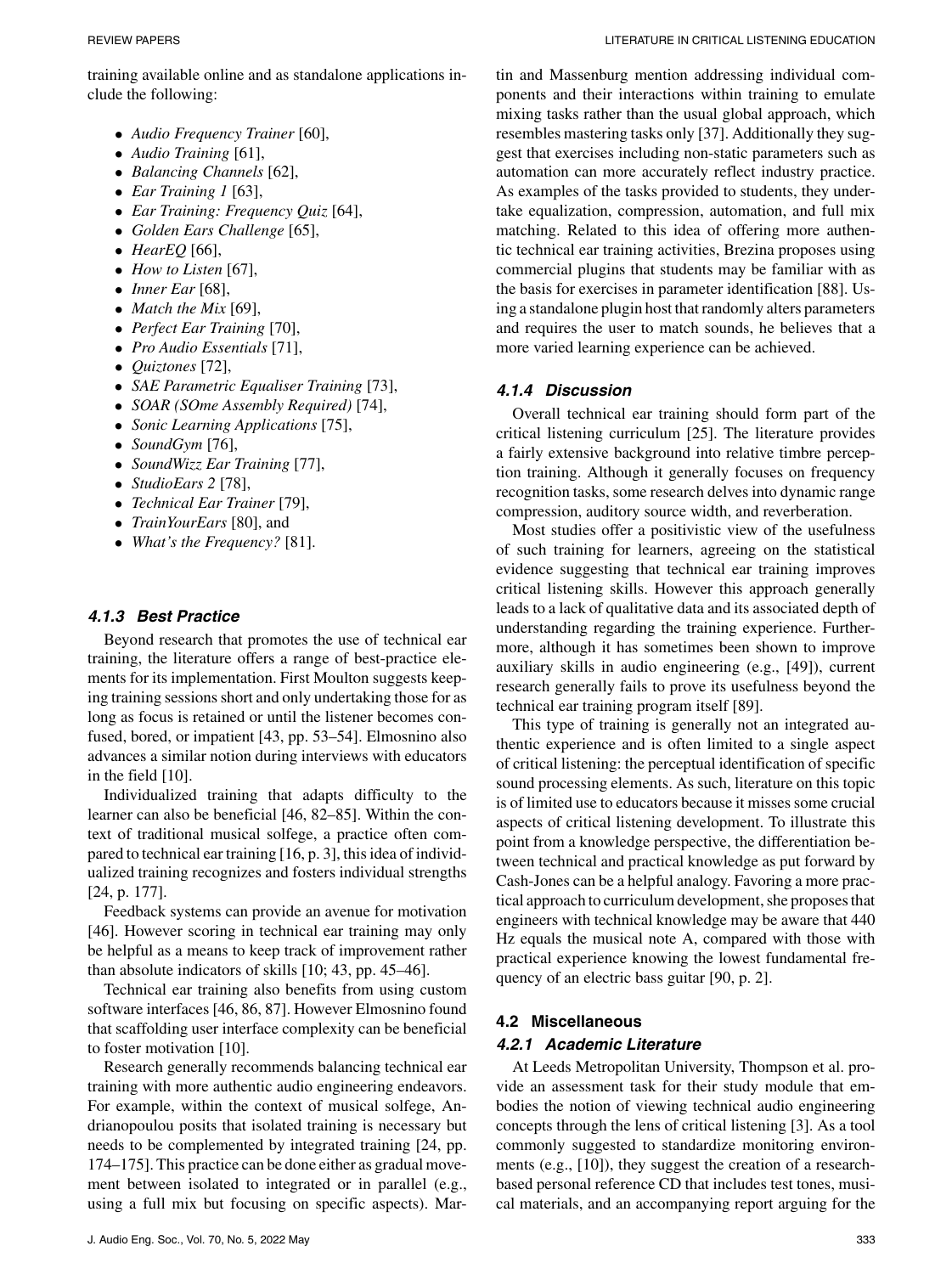validity of the included sounds [3, p. 4]. A similar activity is also suggested by Merchant [91, p. 4].

At Middle Tennessee State University, Merchant proposes a deliberate practice approach to his mixing techniques class to foster motivation [91]. Through a review of instructor comments on the same assessment before and after implementing the deliberate practice model, he posits that such a training regime provides better outcomes for students. The projects that relate to the development of critical listening include performing exercises that focus on foundational mixing competencies and reviewing peers' work to develop critical listening and communication skills.

At Columbia College Chicago, the second course in a series of three on auditory perception and cognition indirectly delves into critical listening through an "auditory world" journaling assessment [23, p. 3]. This assessment asks students to listen and describe environmental sounds through prompting questions related to localization, loudness, and quality.

At Concordia University, Tsabary offers exercises designed to train students in refining their hearing thresholds and discrimination of auditory streams [38, p. 5]. The first requires students to detect and order just-noticeable variations in aural parameters (e.g., click durations, delay times, microtuning, loudness, harmonicity/inharmonicity, spatial features, and others). The second relates to temporal segmentation training, where students hunt for specific items in a sequence of similar items (e.g., hunting for a specific pitch, timbre, vowel, click, or spatial position in a sequence). The third also relates to auditory stream segregation, emphasizing spectral segmentation by isolating parts within a more complex sonic mixture (e.g., identifying frequency boosts and attenuations to force the students to listen intently to parts of the spectrum).

## *4.2.2 Textbooks*

Beyond the activities presented in Secs. 2.2 and 4.1.2, textbooks also offer a range of activities specifically related to critical listening. For example, Gottlieb suggests listening to an instrument in the room to decide where to place microphones, comparing the sound heard in the recording room and through the microphone, and comparing microphones on the same source [30, pp. 158–159]. A similar activity is offered by Elmosnino [10].

Additionally Schafer presents a "sound treasure walk" as a way to practice the many different aspects of critical listening previously offered in the form of an aural orienteering activity [32, pp. 138–141]. He also provides guided imagery exercises requiring students to imagine various sounds and tonalities [32, pp. 44, 46–54, 133], a notion also suggested by Elmosnino to foster critical listening [10]. Finally, from the perspective of fault-finding, Moulton suggests that educated guesses may prove useful for answering questions that perceptual skills alone cannot accurately judge, hinting that critical thinking may play an essential role in critical listening [43, p. 44].

## **5 SUMMARY**

In order to provide an easy reference for the development of courses interested in sound quality evaluation, Tables 1, 2, and 3 summarize the information presented in this paper. Table 1 lists curriculum inclusions for critical listening training. Table 2 presents generic pedagogical best practice for critical listening training. Table 3 offers specific instructional activities for critical listening training.

| Frequency levels and activity                 | $[2, 9, 16, 26, 28-30, 33, 43, 91]$ |
|-----------------------------------------------|-------------------------------------|
| Amplitude and dynamic levels                  | [2, 9, 16, 29, 30, 32, 33, 43, 91]  |
| Acoustics                                     | [2, 26]                             |
| Psychoacoustics                               | $[2]$                               |
| Soundstage localization and sonic dimensions  | [2, 9, 16, 28, 29, 32, 33, 43, 91]  |
| Soundstage quality                            | [3, 9, 32, 33, 43, 91]              |
| Time judgments and editing                    | [2, 9, 16, 33, 91]                  |
| Noise and distortion                          | [16, 43]                            |
| Technical ear training: non-static parameters | $[37]$                              |
| Monitoring systems                            | [3, 25, 26]                         |
| High resolution audio and data compression    | $[3]$                               |
| Microphone polar patterns and placement       | [9, 26, 30]                         |
| Instrument and amplification                  | [26, 28]                            |

Table 1. Curriculum inclusions for critical listening training.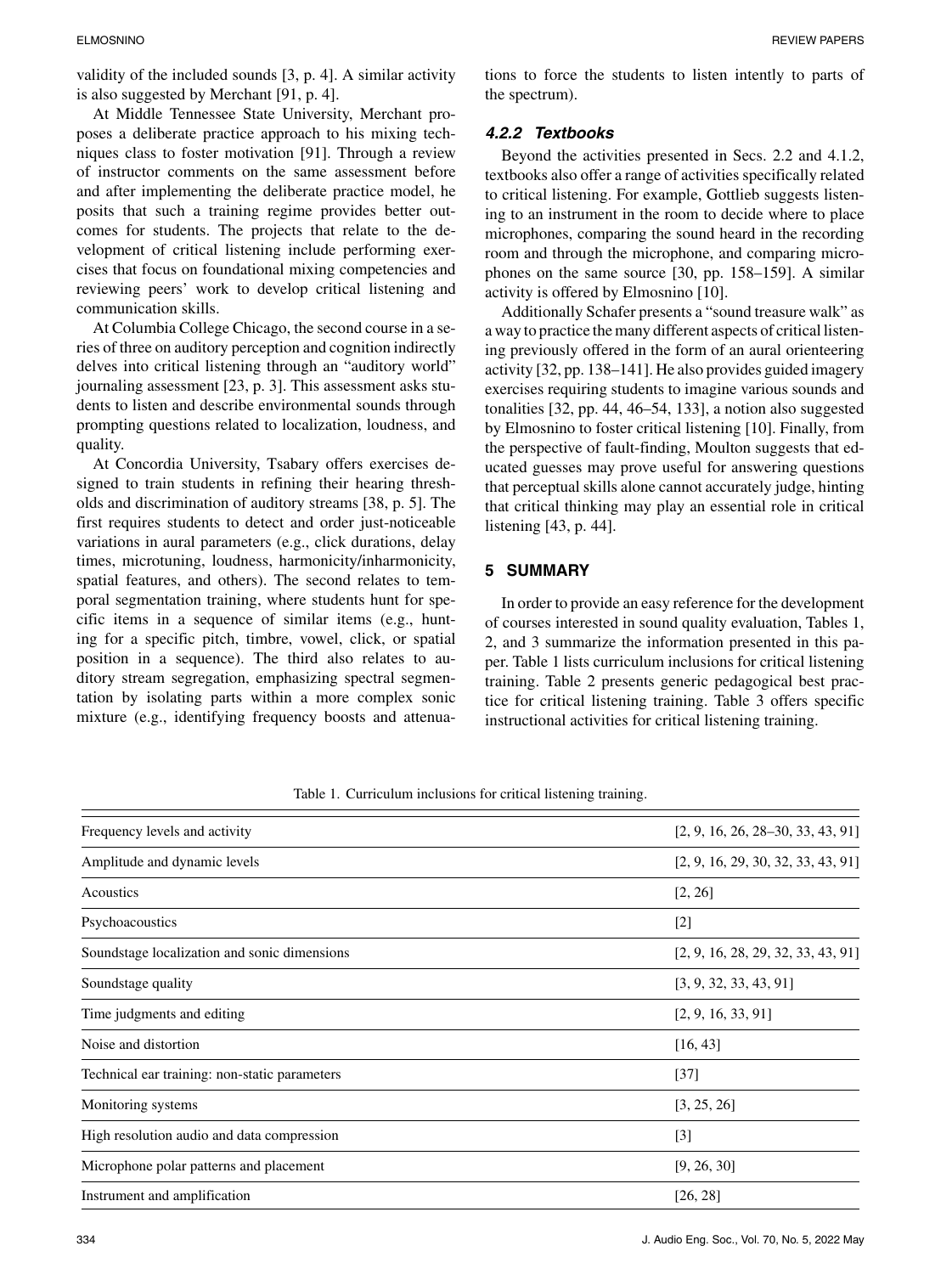| Communication: develop objective and subjective language                                  | [2, 7, 9, 18, 19, 22–26, 33, 34] |
|-------------------------------------------------------------------------------------------|----------------------------------|
| Communication: verbally share auditory perception cues                                    | [7, 10, 18, 19]                  |
| Sequencing: adapt difficulty to the listener                                              | $[10, 24, 46, 82-85]$            |
| Sequencing: increase complexity rather than subtlety for difficulty adjustment            | $[37]$                           |
| Sequencing: develop skills from relative to absolute perception                           | $\lceil 7 \rceil$                |
| Sequencing: develop just-noticeable difference and perceptual thresholds early            | [36, 38]                         |
| Technical ear training: use custom software interface                                     | [46, 86, 87]                     |
| Technical ear training: use scoring for gauging improvement rather than assessment        | [43]                             |
| Technical ear training: limit time spent on technical ear training                        | [43]                             |
| Miscellaneous: develop short and long-term auditory memory                                | [9, 33, 34, 41, 43]              |
| Miscellaneous: foster motivation                                                          | [10, 24]                         |
| Miscellaneous: illustrate technical content with sound examples                           | [10, 26, 29, 39, 40]             |
| Miscellaneous: study technical subjects through the lens of critical listening            | $\lceil 3 \rceil$                |
| Miscellaneous: avoid visual feedback                                                      | [10, 28, 37, 40, 41]             |
| Miscellaneous: reduce bias in listening comparisons                                       | $[25]$                           |
| Miscellaneous: reduce variables in listening comparisons                                  | [25, 34, 41]                     |
| Miscellaneous: ensure differences under investigation are significant enough for learning | [25, 34, 43]                     |
|                                                                                           |                                  |

Table 2. Generic pedagogical best practice for critical listening training.

| Detection thresholds training (identifying and ordering just-noticeable difference variations) | [2, 38]                                |
|------------------------------------------------------------------------------------------------|----------------------------------------|
| Auditory stream discrimination training (guided hunting and unguided discovery)                | [9, 31, 32, 35, 38]                    |
| Undertake authentic tasks (e.g., composition, recording, and mixing)                           | [10, 26, 37, 43, 91]                   |
| Balance isolation (technical ear training) with integration (authentic tasks)                  | $[24]$                                 |
| Undertake learner-designed assessment tasks                                                    | $\lceil 24 \rceil$                     |
| Create a "reference CD" for monitoring evaluation and sound signature memorization             | [3, 10, 91]                            |
| Discuss the influence of equipment, context, and perspective on creative decisions             | [26, 27]                               |
| Undertake reflection tasks (e.g., project reflection and journals)                             | [26, 91]                               |
| Undertake sound analysis tasks                                                                 | [9, 10, 16, 23, 25, 28–30, 32, 33, 38] |
| Use visual graphing for song analysis                                                          | [2, 9, 10, 22, 33]                     |
| Encourage non-technical listening                                                              | $[16, 25, 28-30, 32]$                  |
| Undertake guided imagery tasks                                                                 | [9, 10, 32, 33]                        |
| Use technical ear training exercises                                                           | $[10, 16, 25, 40, 43, 47-54, 57-59]$   |
|                                                                                                |                                        |

Table 3. Specific instructional activities for critical listening training.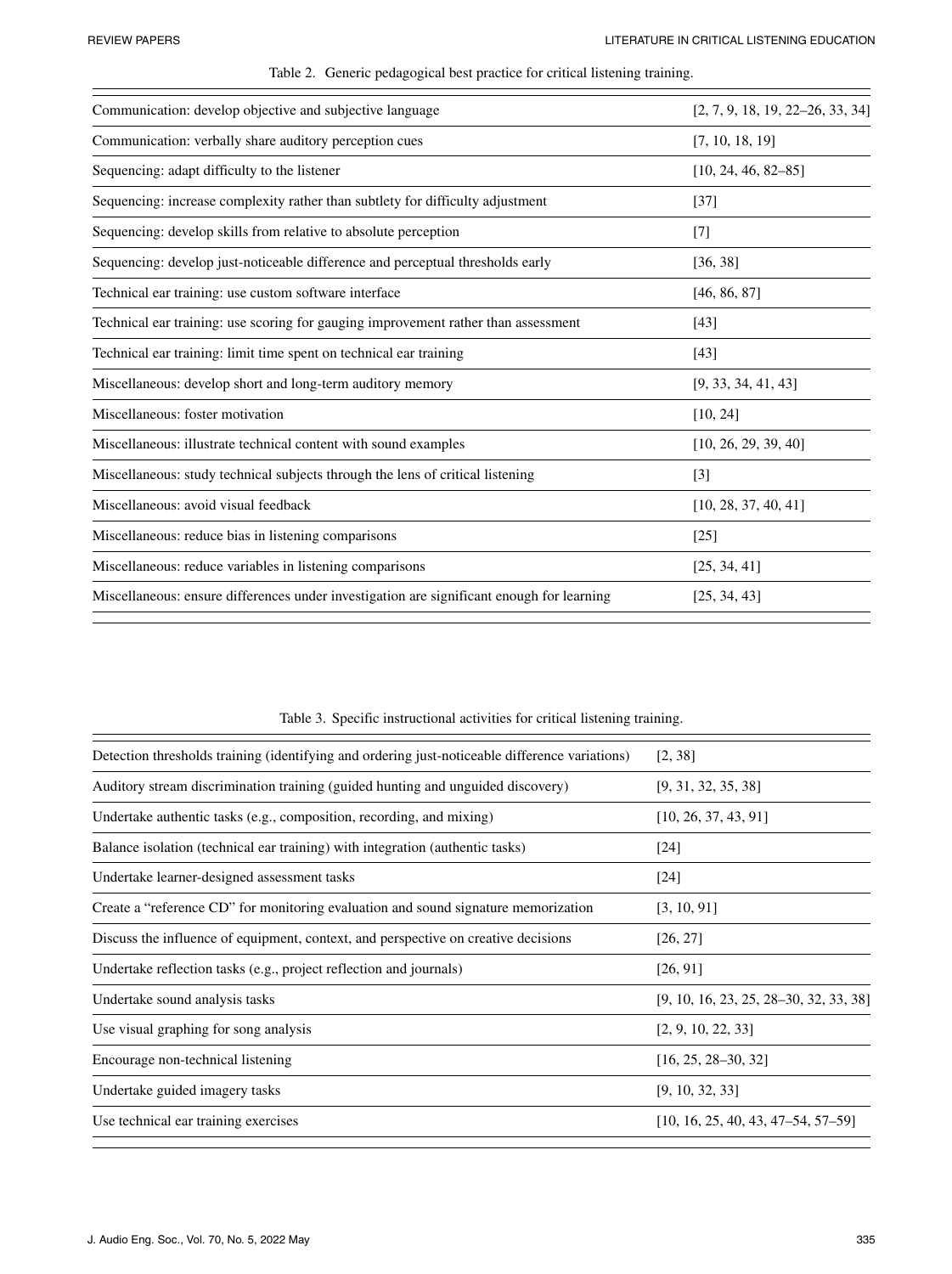# **6 CONCLUSION**

This paper reviewed the current literature specifically aimed at critical listening training. Beginning with a brief overview of the necessary skills for critical listening, a duality between perception and communication emerges as a crucial element for skills development. Thereafter several topics from qualitative curricula descriptions and textbooks related to sound analysis are advanced. These topics answer the first question posed in this paper regarding the areas of focus in current practice, which in turn may provide guidance to curriculum designers. Three broad best-practice elements are then suggested regarding the training sequence for critical listening (which should gradually increase in cognitive complexity), including illustrating sound examples for teaching technical concepts and reducing visual distractions during critical listening. A range of instructional activities is also offered, including a comprehensive review of technical ear training practices.

Both the best-practice elements and instructional activities uncovered present an opportunity to answer the second question posed in this paper regarding how might effective critical listening training be designed. Although the literature does not generally propose how critical listening training affects the completion of authentic tasks, this paper argues that incorporating these best-practice elements complemented by tried and tested activities such as technical ear training can help improve sound analysis skills, which in turn are expected to improve authentic practice. Nevertheless the wide range of views offered in this paper point to a need for a learning experience that integrates multiple elements presented in order to provide real-world results. Overall this paper fulfills its intended purpose to provide a basis for developing and delivering courses interested in critical listening.

# **7 ACKNOWLEDGMENT**

This research is supported by an Australian Government Research Training Program Scholarship.

## **8 REFERENCES**

[1] F. Otondo, "Music Technology, Composition Teaching and Employability Skills," *J. Music. Technol. Educ.*, vol. 9, no. 3, pp. 229–240 (2016 Dec.). [https://doi.org/](https://doi.org/10.1386/jmte.9.3.229_1) [10.1386/jmte.9.3.229\\_1.](https://doi.org/10.1386/jmte.9.3.229_1)

[2] W. D. Moylan, "Teaching Listening," in *Proceedings of the AES UK 26th Conference: Audio Education* (2015 Aug.), paper 15.

[3] P. Thompson, B. Mosley, and M. Ward, "Critical Listening and Acoustics as an Essential Part of the Audio Production and Sound Technology Curriculum," in *Proceedings of the AES 50th International Conference: Audio Education* (2013 Jul.), paper 2-2.

[4] S. Elmosnino, "Mental Representations in Critical Listening Education: A Preliminary Study," presented at the *147th Convention of the Audio Engineering Society* (2019 Oct.), paper 10299.

[5] J. Borwick, "The Tonmeister Concept," presented at the *46th Convention of the Audio Engineering Society* (1973 Sep.), paper 938.

[6] A. Rakowski and A. Trybula, "Auditory Tests of Timbre Sensitivity at the Tonmeisters Faculty," presented at the *50th Convention of the Audio Engineering Society* (1975 Mar.), paper L-44.

[7] T. Letowski and A. Miskiewicz, "Timbre Solfege: A ´ Course in Perceptual Analysis of Sound," in J. A. Adamczyk (Ed.), *Signal Processing in Sound Engineering*, pp. 83–96 (IPPT PAN, Warsaw, Poland, 2013).

[8] E. Tsabary, "Which Aural Skills Are Necessary for Composing, Performing and Understanding Electroacoustic Music, and to What Extent Are They Teachable by Traditional Aural Training?" *Organ. Sound*, vol. 14, no. 3, pp. 299–309 (2009 Dec.). [https://doi.org/10.1017/](https://doi.org/10.1017/S1355771809990112) [S1355771809990112.](https://doi.org/10.1017/S1355771809990112)

[9] W. Moylan, *Understanding and Crafting the Mix: The Art of Recording* (Focal Press, Burlington, MA, 2015), 3rd ed.

[10] S. Elmosnino, "Educational Strategies in Critical Listening: Interviews With Instructors," in *Proceedings of the AES International Audio Education Conference* (2021 Jul.), paper 6.

[11] A. S. Bregman, *Auditory Scene Analysis: The Perceptual Organization of Sound* (MIT Press, Cambridge, MA, 1990).

[12] P. Schaeffer, *Treatise on Musical Objects: An Essay Across Disciplines*, California Studies in 20th-Century Music, vol. 20 (University of California Press, Oakland, CA, 2017). [https://doi.org/10.1525/9780520967465.](https://doi.org/10.1525/9780520967465)

[13] T. Letowski, "Development of Technical Listening Skills: Timbre Solfeggio," *J. Audio Eng. Soc.*, vol. 33, no. 4, pp. 240–244 (1985 Apr.).

[14] A. Miśkiewicz, "Timbre Solfege: A Course in Technical Listening for Sound Engineers," *J. Audio Eng. Soc.*, vol. 40, no. 7/8, pp. 621–625 (1992 Jul.).

[15] A. Miśkiewicz and T. Letowski, "Timbre Solfege" Training in Automotive Industry," in *Proceedings of the 7th Forum Acusticum* (Krakow, Poland), pp. 83–96 (2014 Sep.).

[16] J. Corey, *Audio Production and Critical Listening: Technical Ear Training* (Routledge, New York, NY, 2017), 2nd ed. [https://doi.org/10.4324/9781315727813.](https://doi.org/10.4324/9781315727813)

[17] T. Letowski and A. Miśkiewicz, "Development of Technical Listening Skills for Sound Quality Assessment," in *Proceedings of the International Congress and Exposition on Noise Control Engineering (INTER-NOISE)*, pp. 917–920 (Newport Beach, CA) (1995 Jul.).

[18] J. Corey, "Technical Ear Training: Tools and Practical Methods," *Proc. Mtgs. Acoust.*, vol. 19, no. 1, paper 025016 (2013 Jun.). [https://doi.org/10.1121/](https://doi.org/10.1121/1.4795853) [1.4795853.](https://doi.org/10.1121/1.4795853)

[19] M. N. Lefford, "Listening Sessions: Critical Listening in a Social Context," in D. Walzer and M. Lopez (Eds.), *Audio Education: Theory, Culture, and Practice*, pp. 115–130 (Routledge, New York, NY, 2021).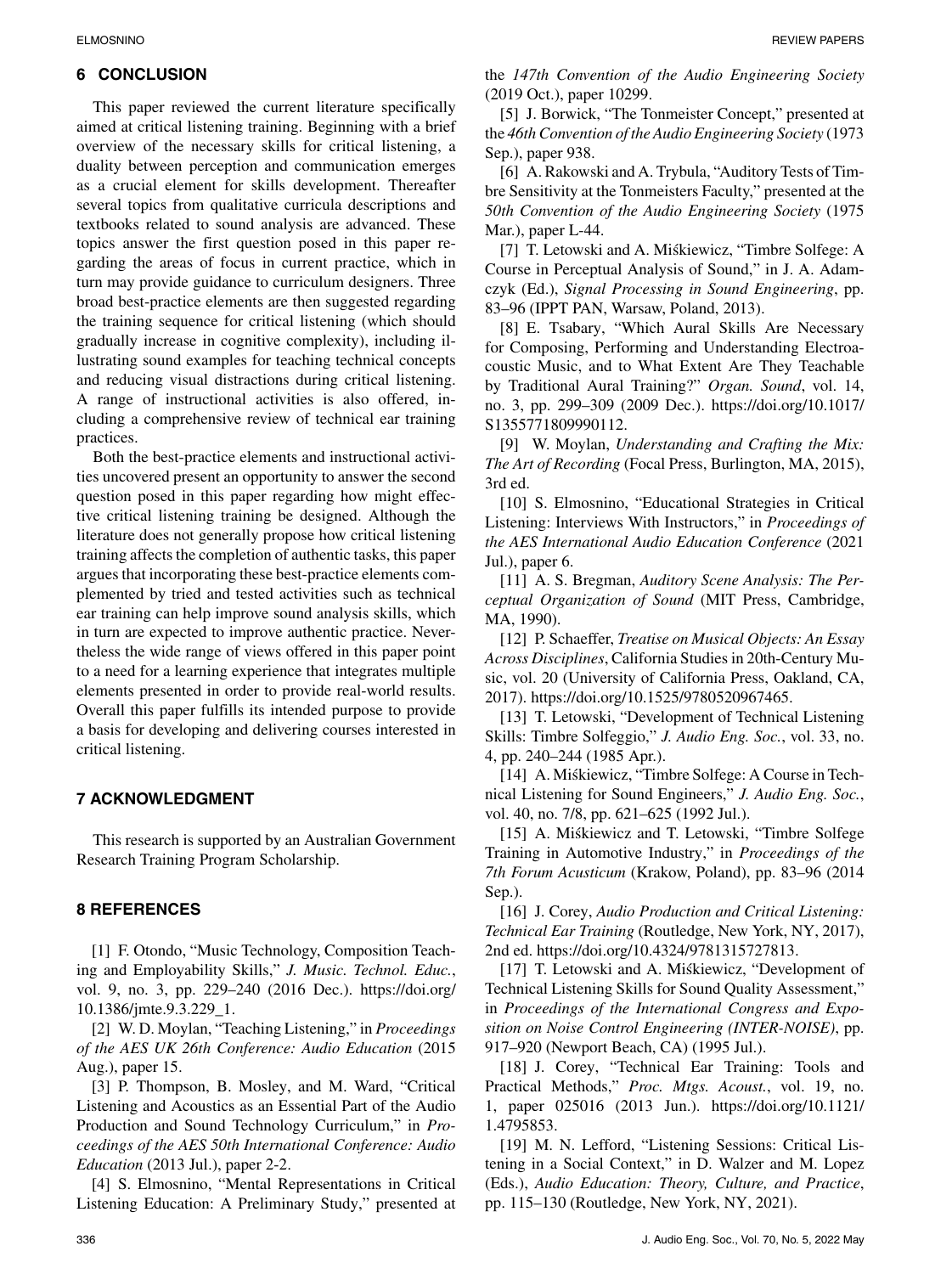[20] S. Bech and N. Zacharov, *Perceptual Audio Evaluation – Theory, Method and Application* (Wiley, Chichester, UK, 2006).

[21] T. Porcello, "Speaking of Sound: Language and the Professionalization of Sound-Recording Engineers," *Soc. Stud. Sci.*, vol. 34, no. 5, pp. 733–758 (2004 Oct.). [https://doi.org/10.1177/0306312704047328.](https://doi.org/10.1177/0306312704047328)

[22] M. Jones, "Practical Production Analysis: Helping Students Produce Competitive Songs," *J. Music Entertain. Ind. Educ. Assoc.*, vol. 17, no. 1, pp. 59–78 (2017). [https://doi.org/10.25101/17.3.](https://doi.org/10.25101/17.3)

[23] S. J. Guzman, S. B. Kanters, and P. N. Vassilakis, "Utilizing Effective Media, Demonstrations, and Exercises on the Perception of Sound," in *Proceedings of the 50th AES International Conference: Audio Education* (2013 Jul.), paper 2-5.

[24] M. Andrianopoulou, *Aural Education: Reconceptualising Ear Training in Higher Music Learning* (Routledge, London, UK, 2020).

[25] B. Swanson, "Encouraging Students Towards Meaningful Subjective Comparisons," in *Proceedings of the 50th AES International Conference: Audio Education* (2013 Jul.), paper 2-3.

[26] D. A. Walzer, "Critical Listening Assessment in Undergraduate Music Technology Programmes," *J. Music. Technol. Educ.*, vol. 8, no. 1, pp. 41–53 (2015 May). [https://doi.org/10.1386/jmte.8.1.41\\_1.](https://doi.org/10.1386/jmte.8.1.41_1)

[27] C. H. Reba, "Sound Quality Education: Pedagogical Issues, Concepts and Practices," in *Proceedings of the 38th AES International Conference: Sound Quality Evaluation* (2010 Jun.), paper 6-1.

[28] D. DeSantis, *Making Music - 74 Creative Strategies for Electronic Music Producers* (Ableton AG, Berlin, Germany, 2015).

[29] S. Elmosnino, *Audio Production Principles: Practical Studio Applications* (Oxford University Press, New York, NY, 2018).

[30] G. Gottlieb, *Shaping Sound in the Studio and Beyond: Audio Aesthetics and Technology* (Thomson Course Technology, Boston, MA, 2007).

[31] R. M. Schafer, *Ear Cleaning: Notes for an Experimental Music Course* (Clark & Cruikshank, Toronto, Canada, 1967).

[32] R. M. Schafer, *A Sound Education: 100 Exercises in Listening and Sound-Making* (Arcana Editions, Indian River, Canada, 1992).

[33] W. Moylan, *Recording Analysis: How the Record Shapes the Song* (Routledge, New York, NY, 2020).

[34] R. Harley, *The Complete Guide to High-End Audio* (Acapella Publishing, Carlsbad, CA, 2010), 4th ed.

[35] P. Oliveros, *Deep Listening: A Composers' Sound Practice* (iUniverse, Lincoln, NE, 2005).

[36] K. Kawahara, "Syllabus of Technical Listening Training in Kyushu University," in *Proceedings of the AES International Audio Education Conference* (2021 Jul.), paper 5.

[37] D. Martin and G. Massenburg, "Advanced Technical Ear Training: Development of an Innovative Set of Exercises for Audio Engineers," presented at the *139th*

*Convention of the Audio Engineering Society* (2015 Oct.), e-Brief 217.

[38] E. Tsabary, "Aural Atoms and Structures: From Electroacoustic Ear Training to Analysis and Back Again," in *Proceedings of the Electroacoustic Music Studies Network Conference: The Art of Electroacoustic Music* (Sheffield, UK), pp. 1–12 (2015 Jun.).

[39] R. Izhaki, *Mixing Audio: Concepts, Practices, and Tools* (Routledge, New York, NY, 2018), 3rd ed.

[40] R. A. Katz, *Mastering Audio: The Art and the Science* (Focal Press, Burlington, MA, 2015), 3rd ed.

[41] F. Dupont, "How to Listen," [https://www.](https://www.puremix.net/how-to-listen-series.html) [puremix.net/how-to-listen-series.html](https://www.puremix.net/how-to-listen-series.html) (accessed Aug. 18, 2020).

[42] J. Wyner, "Are You Listening?" [https://www.](https://www.izotope.com/en/lp/are-you-listening.html) [izotope.com/en/lp/are-you-listening.html](https://www.izotope.com/en/lp/are-you-listening.html) (accessed Feb. 3, 2022).

[43] D. Moulton, *Golden Ears* (KIQ Productions Inc, Sherman Oaks, CA, 1995).

[44] S. Bech, "Selection and Training of Subjects for Listening Tests on Sound-Reproducing Equipment," *J. Audio Eng. Soc.*, vol. 40, no. 7/8, pp. 590–610 (1992 Jul.).

[45] S. Iwamiya, Y. Nakajima, K. Ueda, K. Kawahara, and M. Takada, "Technical Listening Training: Improvement of Sound Sensitivity for Acoustic Engineers and Sound Designers," *Acoust. Sci. Technol.*, vol. 24, no. 1, pp. 27–31 (2003 Jan.). [https://doi.org/10.1250/](https://doi.org/10.1250/ast.24.27) [ast.24.27.](https://doi.org/10.1250/ast.24.27)

[46] E. Tsabary, D. Savage, D. Ogborn, et al., "Inner Ear: A Tool for Individualizing Sound-Focused Aural Skill Acquisition," *J. Music. Technol. Educ.*, vol. 12, no. 3, pp. 261– 278 (2019 Dec.). [https://doi.org/10.1386/jmte\\_00010\\_1.](https://doi.org/10.1386/jmte_00010_1)

[47] R. Quesnel and W. R. Woszczyk, "A Computer-Aided System for Timbral Ear Training," presented at the *96th Convention of the Audio Engineering Society* (1994 Feb.), paper 3856.

[48] M. A. Bassett, *The Influence of Training Method on Tone Colour Discrimination*, Ph.D. thesis, The University of Sydney, Sydney, Australia (2018 Mar.).

[49] M. J. Indelicato, C. Hochgraf, and S. Kim, "How Critical Listening Exercises Complement Technical Courses to Effectively Provide Audio Education for Engineering Technology Students," presented at the *137th Convention of the Audio Engineering Society* (2014 Oct.), paper 9189.

[50] Z. Liu, F. Wu, and Q. Yang, "The Practice and Study of Ear Training on Discrimination of Sound Attributes," presented at the *122nd Convention of the Audio Engineering Society* (2007 May), paper 7114.

[51] M. McKinnon-Bassett and W. L. Martens, "Experimental Comparison of Two Versions of a Technical Ear Training Program: Transfer of Training on Tone Colour Identification to a Dissimilarity-Rating Task," in *Proceedings of the 50th AES International Conference: Audio Education* (2013 Jul.), paper 2-4.

[52] D. Martin, G. Massenburg, and R. King, "Dynamic Range Controller Ear Training: Analysis of Audio Engineering Student Training Data," presented at the *144th*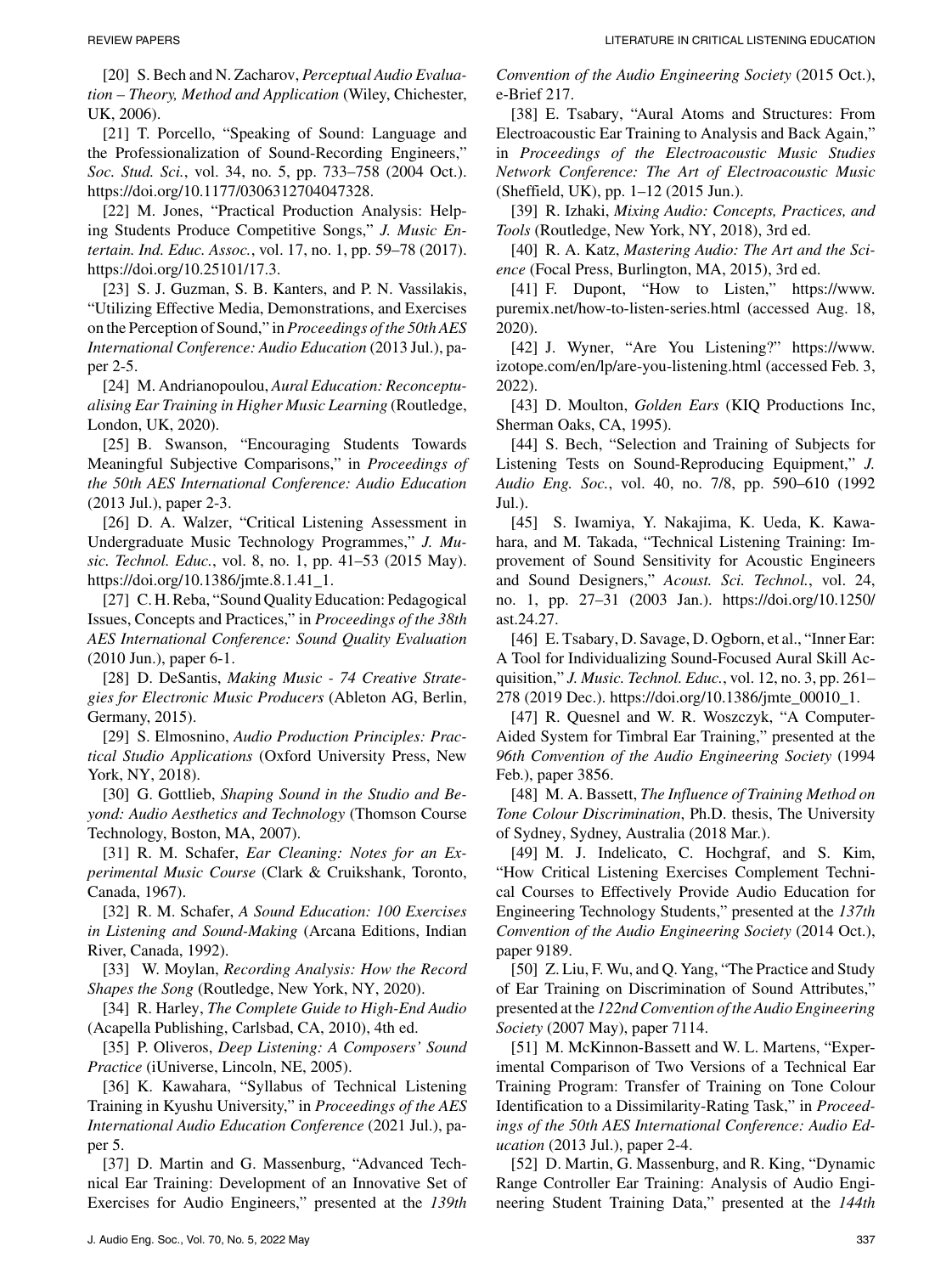*Convention of the Audio Engineering Society* (2018 May), paper 9994.

[53] S. Kim and H. Imamura, "An Assessment of a Spatial Ear Training Program for Perceived Auditory Source Width," *J. Acoust. Soc. Am.*, vol. 142, no. 2, pp. EL201– EL204 (2017 Aug.). [https://doi.org/10.1121/1.4998185.](https://doi.org/10.1121/1.4998185)

[54] E. B. Brixen, "Spectral Ear Training," presented at the *94th Convention of the Audio Engineering Society* (1993 Mar.), paper 3474.

[55] R. Quesnel, "Timbral Ear Trainer: Adaptive, Interactive Training of Listening Skills for Evaluation of Timbre Differences," presented at the *100th Convention of the Audio Engineering Society* (1996 May), paper 4241.

[56] D. Martin, G. Massenburg, and R. King, "Dynamic Range Controller Ear Training: Description of a Methodology, Software Application, and Required Stimuli," presented at the *143rd Convention of the Audio Engineering Society* (2017 Oct.), paper 9888.

[57] F. A. Everest, *Critical Listening Skills for Audio Professionals* (Thomson Course Technology, Boston, MA, 2007).

[58] M. P. Stavrou, *Mixing With Your Mind* (Flux Research, Mosman, Australia, 2003).

[59] M.-H. Serra, J. Baboni-Schilingi, J.-F. Rey, and J. Lochard, *10 Jeux d'ecoute: Ateliers Ircam ´* (Hyptique, Paris, France, 2000).

[60] D. Owen, "Audio Frequency Trainer," [https://www.](https://www.mediacollege.com/media-guru/audio/frequency-trainer.html) [mediacollege.com/media-guru/audio/frequency-trainer.html](https://www.mediacollege.com/media-guru/audio/frequency-trainer.html) (accessed Jan. 1, 2021).

[61] S. Salas Díaz, "Audio Training (Ear Training for EQ and Feedback)," [https://play.google.com/](https://play.google.com/store/apps/details?id=com.saninnsalas.audiotraining) [store/apps/details?id=com.saninnsalas.audiotraining](https://play.google.com/store/apps/details?id=com.saninnsalas.audiotraining) (accessed Jan. 1, 2021).

[62] T. Frampton, "Balancing Channels," [https://](https://ultimateproducer.co.uk/challenges/balancing-channels) [ultimateproducer.co.uk/challenges/balancing-channels](https://ultimateproducer.co.uk/challenges/balancing-channels) (accessed Jan. 1, 2021).

[63] Pro Audio Master Classes, "Ear Training 1," <https://proaudiomasterclasses.com/classes/ear-training-1> (accessed Jan. 1, 2021).

[64] PureMix, "Ear Training: Frequency Quiz," <https://www.puremix.net/ear-training.html> (accessed Jan. 1, 2021).

[65] Røde Microphones, "Golden Ears Challenge," <https://videomicrange.com/goldenearsquiz> (accessed Jan. 1, 2021).

[66] A. Andrews, "hearEQ," [https://www.tenkettles.](https://www.tenkettles.com/heareq/) [com/heareq/ \(](https://www.tenkettles.com/heareq/)accessed Jan. 1, 2021).

[67] S. Olive, "How to Listen," [http://harmanhow](http://harmanhowtolisten.blogspot.com/) [tolisten.blogspot.com/ \(](http://harmanhowtolisten.blogspot.com/)accessed Jan. 1, 2021).

[68] E. Tsabary, "Inner Ear," [http://intramuros.](http://intramuros.mcmaster.ca:8000/) [mcmaster.ca:8000/ \(](http://intramuros.mcmaster.ca:8000/)accessed Jan. 1, 2021).

[69] Sonarworks, "Match the Mix," [https://](https://matchthemix.sonarworks.com/) [matchthemix.sonarworks.com/ \(](https://matchthemix.sonarworks.com/)accessed Jan. 1, 2021).

[70] S. Salas Díaz, "Perfect Ear Training," <https://www.saninnsalas.com/coding/audio-training/> [\(](https://www.saninnsalas.com/coding/audio-training/)accessed Jan. 1, 2021).

[71] J. Wyner, "Pro Audio Essentials," [https://](https://pae.izotope.com/) [pae.izotope.com/ \(](https://pae.izotope.com/)accessed Jan. 1, 2021).

[72] D. Comerchero and E. Olcott, "Quiztones," [https://theproaudiofiles.com/quiztones/ \(](https://theproaudiofiles.com/quiztones/)accessed Jan. 1, 2021).

[73] M. Bassett, "SAE Parametric Equaliser Training,"<https://sae.edu.au/insights/software/> (accessed Jan. 1, 2021).

[74] Auricula, "SOAR Suite," [https://www.](https://www.auriculaonline.com/soap/) [auriculaonline.com/soap/ \(](https://www.auriculaonline.com/soap/)accessed Jan. 1, 2021).

[75] A. Szigetvári and B. Horváth, "Sonic Learning Applications," [https://www.interkonyv.hu/konyvek?](https://www.interkonyv.hu/konyvek?book_id=2158) [book\\_id=2158](https://www.interkonyv.hu/konyvek?book_id=2158) (accessed Jan. 1, 2021).

[76] SoundGym, "SoundGym," [https://www.](https://www.soundgym.co/) [soundgym.co/](https://www.soundgym.co/) (accessed Jan. 1, 2021).

[77] S. Keith, "SoundWizz Ear Training - Audio Engineering, EQ, FX," [https://play.google.com/store/apps/](https://play.google.com/store/apps/details?id=com.soundwizz) [details?id=com.soundwizz](https://play.google.com/store/apps/details?id=com.soundwizz) (accessed Jan. 1, 2021).

[78] S. Keith, "StudioEars 2.0," [http://www.](http://www.studio-ears.com/) [studio-ears.com/](http://www.studio-ears.com/) (accessed Jan. 1, 2021).

[79] J. Corey and D. H. Benson, "Technical Ear Trainer," [https://webtet.net/apcl/#/ \(](https://webtet.net/apcl/#/)accessed Jan. 1, 2021).

[80] L. Herranz Sanz, "TrainYourEars," [https://www.](https://www.trainyourears.com/) [trainyourears.com/ \(](https://www.trainyourears.com/)accessed Jan. 1, 2021).

[81] H. Bourne, "What's the Frequency?," [https://www.](https://www.henrybourne.uk/whats-the-frequency/) [henrybourne.uk/whats-the-frequency/ \(](https://www.henrybourne.uk/whats-the-frequency/)accessed Jan. 1, 2021).

[82] T. Kaniwa, S. Kim, H. Terasawa, et al., "Towards a Personalized Technical Ear Training Program: An Investigation of the Effect of Adaptive Feedback," in *Proceedings of the 8th Sound and Music Computing Conference* (Padova, Italy) (2011 Jul.).

[83] S. Kim, "An Assessment of Individualized Technical Ear Training for Audio Production," *J. Acoust. Soc. Am.*, vol. 138, no. 1, pp. EL110–EL113 (2015 Jul.). [https://doi.org/10.1121/1.4922622.](https://doi.org/10.1121/1.4922622)

[84] S. Kim, T. Kaniwa, H. Terasawa, T. Yamada, and S. Makino, "Inter-Subject Differences in Personalized Technical Ear Training and the Influence of an Individually Optimized Training Sequence," *Acoust. Sci. Technol.*, vol. 34, no. 6, pp. 424–431 (2013 Jun.). [https://doi.org/10.1250/](https://doi.org/10.1250/ast.34.424) [ast.34.424.](https://doi.org/10.1250/ast.34.424)

[85] A. Marui and T. Kamekawa, "Towards the Development of Objective Difficulty Measure in Technical Ear Training Tasks," *Proc. Mtgs. Acoust.*, vol. 19, no. 1, paper 025020 (2013 Jun.). [https://doi.org/10.1121/](https://doi.org/10.1121/1.4800094) [1.4800094.](https://doi.org/10.1121/1.4800094)

[86] M. Bassett, "Max as an Interactive, Multi-Modal Learning and Teaching Tool for Audio Engineering," presented at the *141st Convention of the Audio Engineering Society* (2016 Sep.), e-Brief 304.

[87] M. Bassett and W. L. Martens, "SAE Parametric Equalizer Training: Development of a Technical Ear Training Program Using Max," presented at the *141st Convention of the Audio Engineering Society* (2016 Sep.), e-Brief 298.

[88] P. Brezina, "Perspectives of Advanced Ear Training Using Audio Plug-Ins," *J. Audio Eng. Soc.*, vol. 69, no. 5, pp. 351–358 (2021 May). [https://doi.org/10.17743/jaes.2020.0029.](https://doi.org/10.17743/jaes.2020.0029)